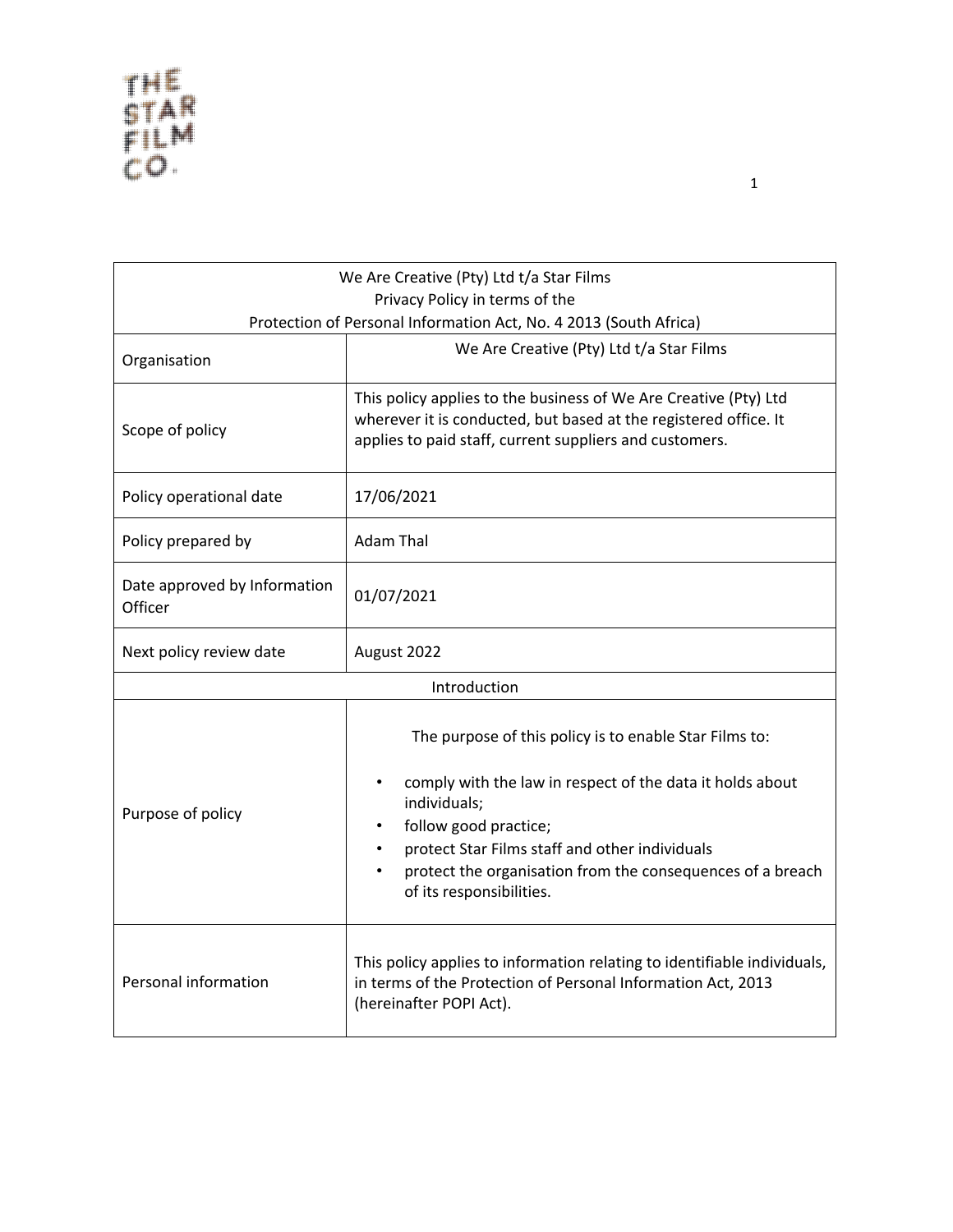|                  | Star Films will:                                                                                                                                                                                                                                                                                    |
|------------------|-----------------------------------------------------------------------------------------------------------------------------------------------------------------------------------------------------------------------------------------------------------------------------------------------------|
| Policy statement | comply with both the law and good practice<br>$\bullet$<br>respect individuals' rights<br>$\bullet$<br>be open and honest with individuals whose data is held<br>$\bullet$<br>provide training and support for staff who handle personal<br>data, so that they can act confidently and consistently |

|           | Star Films recognises that its first priority under the POPI Act is to<br>avoid causing harm to individuals. In the main this means:                                                                                                                                                                                                        |
|-----------|---------------------------------------------------------------------------------------------------------------------------------------------------------------------------------------------------------------------------------------------------------------------------------------------------------------------------------------------|
|           | keeping information securely in the right hands, and<br>retention of good quality information.                                                                                                                                                                                                                                              |
|           | Secondly, the Act aims to ensure that the legitimate concerns of<br>individuals about the ways in which their data may be used are<br>taken into account. In addition to being open and transparent, Star<br>Films will seek to give individuals as much choice as is possible and<br>reasonable over what data is held and how it is used. |
|           | Star Films has identified the following potential key risks, which this<br>policy is designed to address:                                                                                                                                                                                                                                   |
| Key risks | Breach of confidentiality (information being given out<br>inappropriately)                                                                                                                                                                                                                                                                  |
|           | Insufficient clarity about the range of uses to which data will<br>be put - leading to Data Subjects being insufficiently<br>informed                                                                                                                                                                                                       |
|           | Failure to offer choice about data use when appropriate<br>$\bullet$                                                                                                                                                                                                                                                                        |
|           | Breach of security by allowing unauthorised access<br>Harm to individuals if personal data is not up to date                                                                                                                                                                                                                                |
|           | Data Operator contracts                                                                                                                                                                                                                                                                                                                     |
|           | <b>Information Officer Responsibilities</b>                                                                                                                                                                                                                                                                                                 |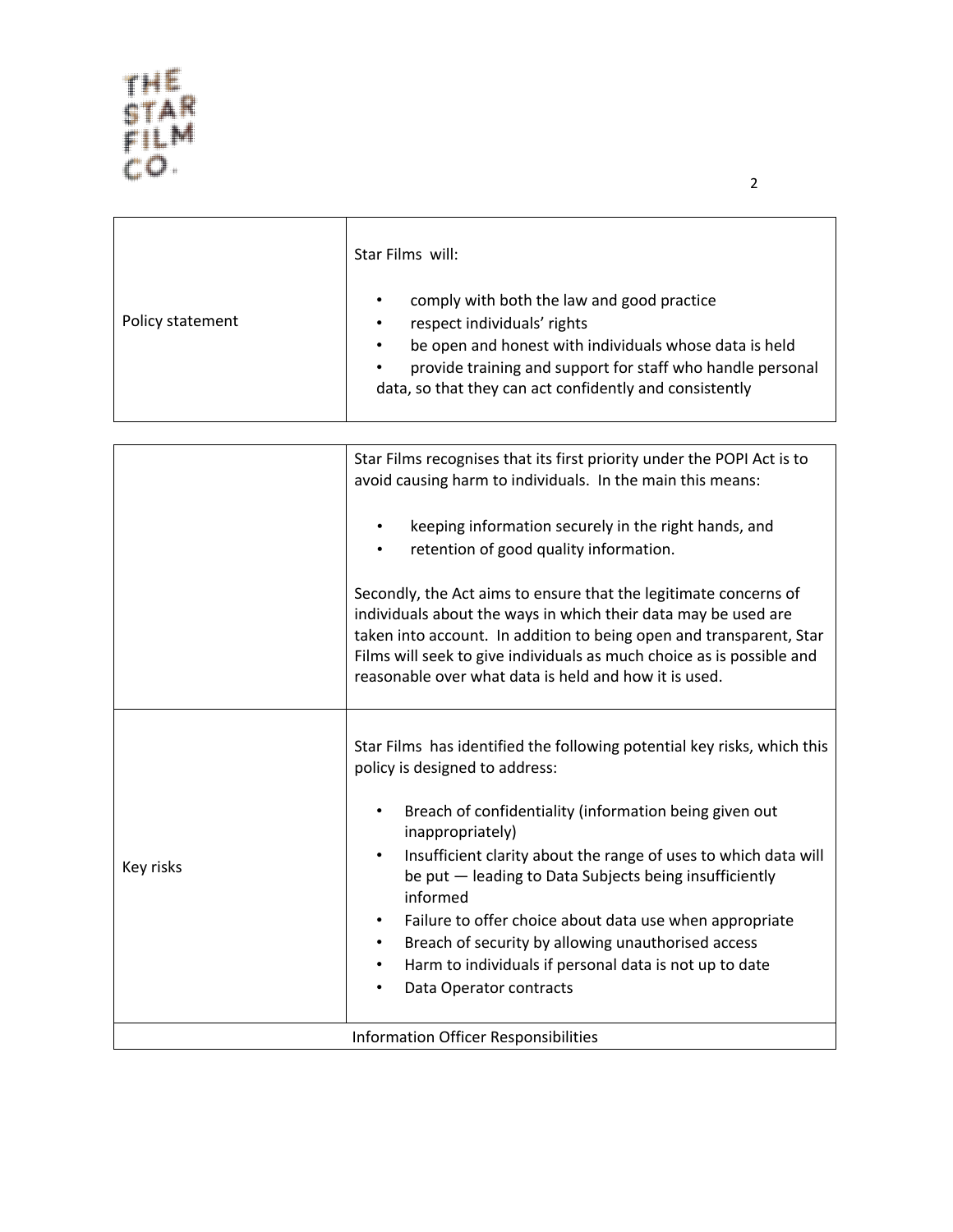| Scope                                          | The scope of this aspect of the policy is defined by the provisions of<br>the POPI Act, Condition 1, and Chapter 5, Part B.                                                                                                                                                                                                                                                                                                                                                                                                                                                                                                                                                                                                                                                                                                                                                                                                                                                                                                                                                                                                                               |
|------------------------------------------------|-----------------------------------------------------------------------------------------------------------------------------------------------------------------------------------------------------------------------------------------------------------------------------------------------------------------------------------------------------------------------------------------------------------------------------------------------------------------------------------------------------------------------------------------------------------------------------------------------------------------------------------------------------------------------------------------------------------------------------------------------------------------------------------------------------------------------------------------------------------------------------------------------------------------------------------------------------------------------------------------------------------------------------------------------------------------------------------------------------------------------------------------------------------|
| <b>Information Officer</b><br>Responsibilities | The Information Officer has the following responsibilities:<br>Developing, publishing and maintaining a POPI Policy which<br>addresses all relevant provisions of the POPI Act, including but<br>not limited to the following:<br>Reviewing the POPI Act and periodic updates as published<br>٠<br>Ensuring that periodic communication awareness on POPI Act<br>$\bullet$<br>responsibilities takes place<br>Ensuring that Privacy Notices for internal and external<br>$\bullet$<br>purposes are developed and published<br>Handling data subject access requests<br>$\bullet$<br>Approving unusual or controversial disclosures of personal<br>data<br>Approving contracts with Data Operators<br>Ensuring that appropriate policies and controls are in place<br>$\bullet$<br>for ensuring the Information Quality of personal information<br>Ensuring that appropriate Security Safeguards in line with<br>the POPI Act for personal information are in place<br>Handling all aspects of relationship with the Regulator as<br>$\bullet$<br>foreseen in the POPI Act<br>Provide direction to any Deputy Information Officer if and<br>when appointed |

| <b>Processing Limitation</b> |                                                                                                                                                                                     |
|------------------------------|-------------------------------------------------------------------------------------------------------------------------------------------------------------------------------------|
| Scope                        | The scope of this aspect of the policy is defined by the provisions of<br>the POPI Act, Condition 2.                                                                                |
| <b>Processing Limitation</b> | Star Films undertakes to comply with the POPI Act, Conditions 2 in<br>terms of processing limitation, sections 9 to 12, subject to the<br>following stipulation (Forms of Consent). |

3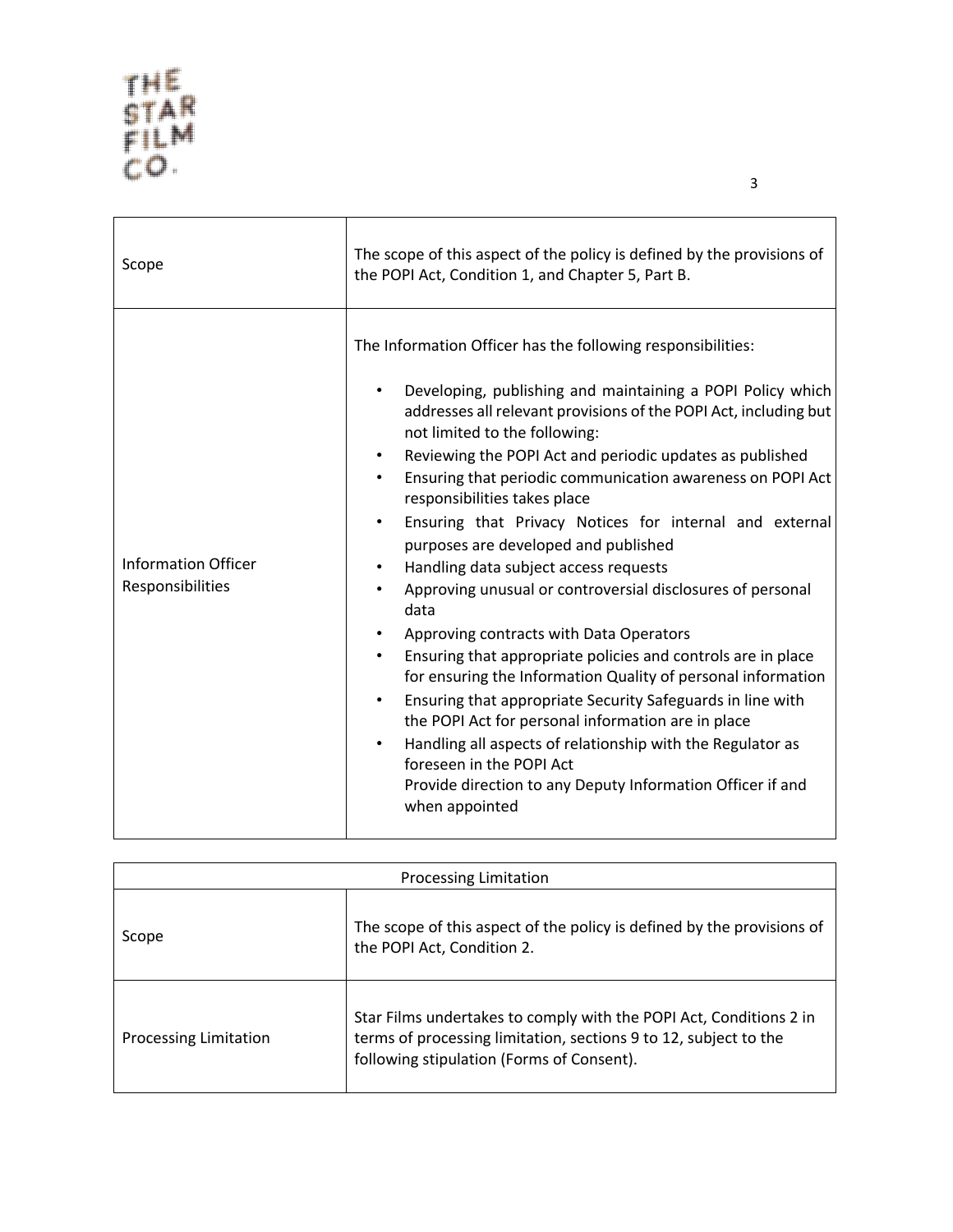$\Gamma$ 

| Forms of consent | Star Films undertakes to gain written consent where appropriate;<br>alternatively a recording must be kept of verbal consent. |
|------------------|-------------------------------------------------------------------------------------------------------------------------------|
|                  |                                                                                                                               |

| Purpose specification |                                                                                                      |
|-----------------------|------------------------------------------------------------------------------------------------------|
| Scope                 | The scope of this aspect of the policy is defined by the provisions of<br>the POPI Act, Condition 3. |

| Purpose specification         | Star Films undertakes to comply with the POPI Act, Conditions 2 in<br>terms of processing limitation, sections 13 and 14, subject to the<br>following stipulation (Retention periods). |  |
|-------------------------------|----------------------------------------------------------------------------------------------------------------------------------------------------------------------------------------|--|
|                               | Further processing limitation                                                                                                                                                          |  |
| Scope                         | The scope of this aspect of the policy is defined by the provisions of<br>the POPI Act, Condition 4.                                                                                   |  |
| Further processing limitation | Star Films undertakes to comply with the POPI Act, Conditions 2 in<br>terms of processing limitation, section 15.                                                                      |  |
| Information quality           |                                                                                                                                                                                        |  |
| Scope                         | The scope of this aspect of the policy is defined by the provisions of<br>the POPI Act, Condition 5.<br>Star Films will comply with all of the aspects of Condition 5, section<br>16.  |  |

4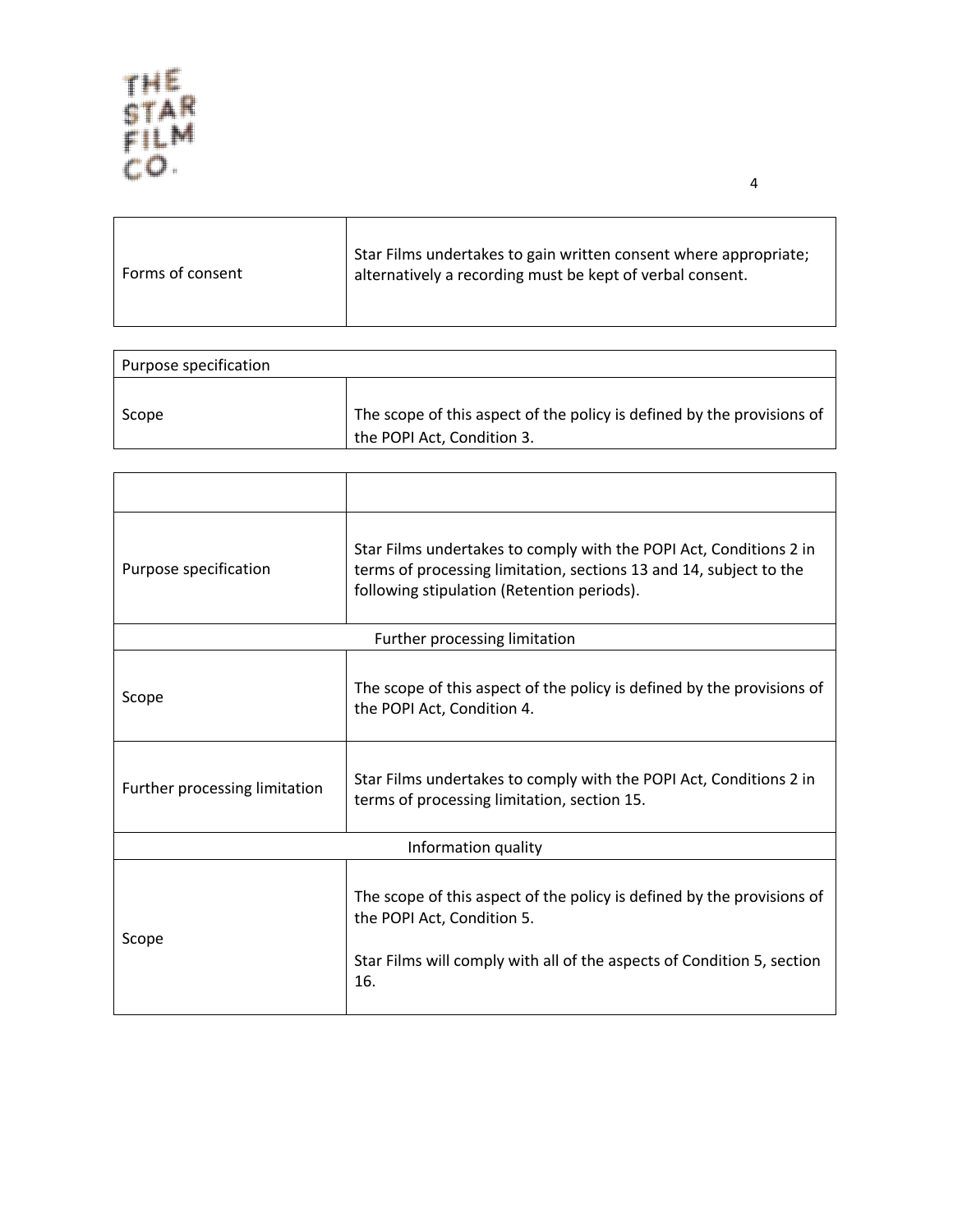| Accuracy | Star Films will regularly review its procedures for ensuring that its<br>records remain accurate and consistent and, in particular:                            |
|----------|----------------------------------------------------------------------------------------------------------------------------------------------------------------|
|          | Data on any individual will be held in as few places as<br>necessary, and all staff will be discouraged from establishing<br>unnecessary additional data sets. |
|          | Effective procedures will be in place so that all relevant<br>$\bullet$<br>systems are updated when information about any individual<br>changes.               |
|          | Staff who keep more detailed information about individuals<br>$\bullet$<br>will be given additional guidance on accuracy in record<br>keeping.                 |
|          |                                                                                                                                                                |

| Updating  | Star Films will review all personal information on an annual basis in<br>August of each year.                                                                                                     |
|-----------|---------------------------------------------------------------------------------------------------------------------------------------------------------------------------------------------------|
| Archiving | Only information and accounts for SARS purposes are archived on-<br>site<br>All other information is discarded either electronically or shredded<br>after the completion of the specific project. |
| Openness  |                                                                                                                                                                                                   |
| Scope     | The scope of this aspect of the policy is defined by the provisions of<br>the POPI Act, Condition 6.                                                                                              |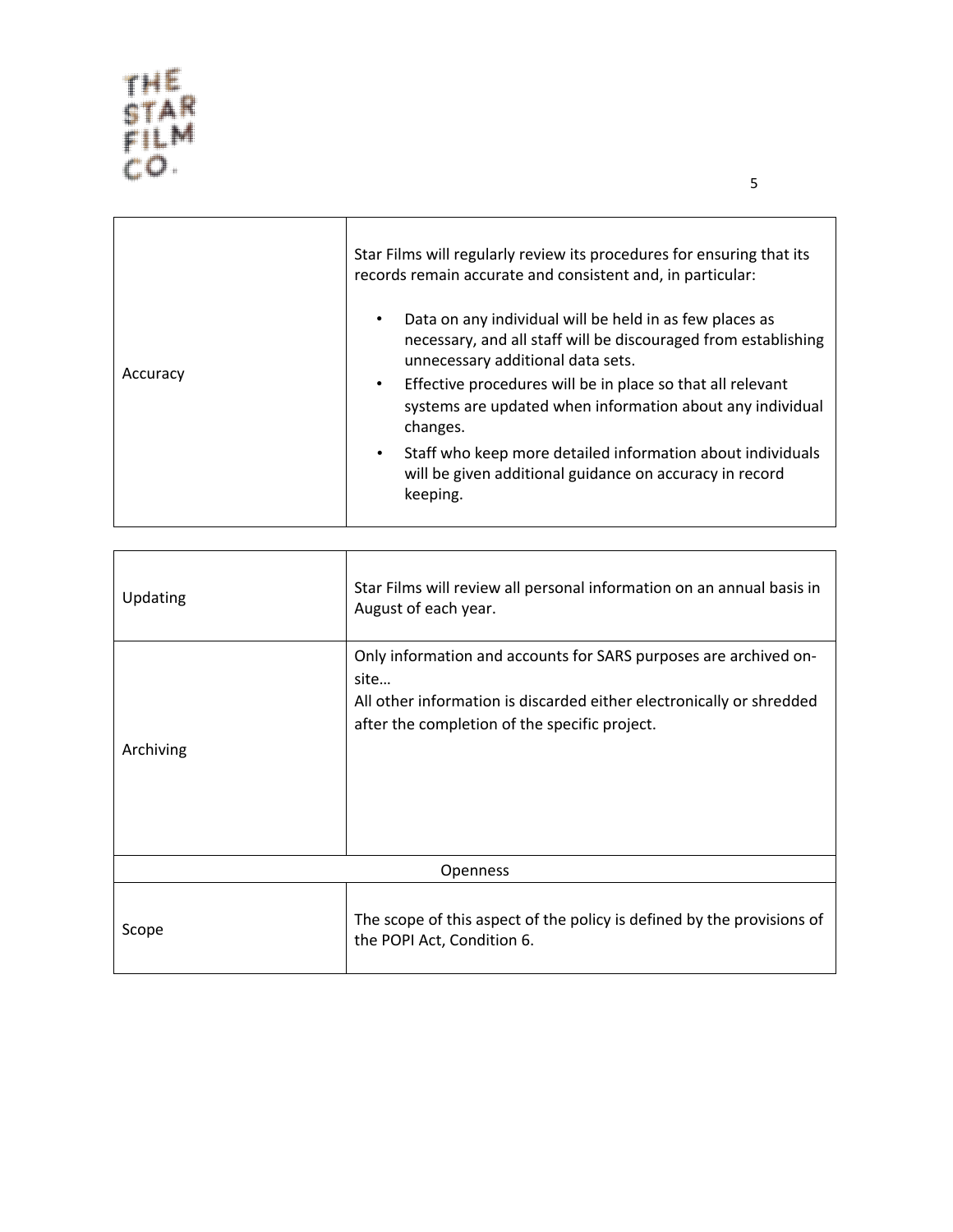| Openness  | In line with Conditions 6 and 8 of the Act, Star Films is committed to<br>ensuring that in principle Data Subjects are aware that their data is<br>being processed and<br>for what purpose it is being processed; •<br>$\bullet$<br>what types of disclosure are likely; and<br>how to exercise their rights in relation to the<br>٠<br>data. |
|-----------|-----------------------------------------------------------------------------------------------------------------------------------------------------------------------------------------------------------------------------------------------------------------------------------------------------------------------------------------------|
| Procedure | Whenever data is collected, the number of mandatory fields will be<br>kept to a minimum and Data Subjects will be informed which fields<br>are mandatory and why.                                                                                                                                                                             |

| <b>Security Safeguards</b> |                                                                                                                                                                                                                                                                                                                              |
|----------------------------|------------------------------------------------------------------------------------------------------------------------------------------------------------------------------------------------------------------------------------------------------------------------------------------------------------------------------|
| Scope                      | The scope of this aspect of the policy is defined by the provisions of<br>the POPI Act, Condition 7, section 19 to 22.<br>This section of the policy only addresses security issues relating to<br>personal information. It does not cover security of the building,<br>business continuity or any other aspect of security. |
| Specific risks             | Star Films has identified the following risks:<br>Staff with access to personal information could misuse it.<br>Staff may be tricked into giving away information, either<br>٠<br>about customers / member or colleagues, especially over the<br>phone, through "social engineering".                                        |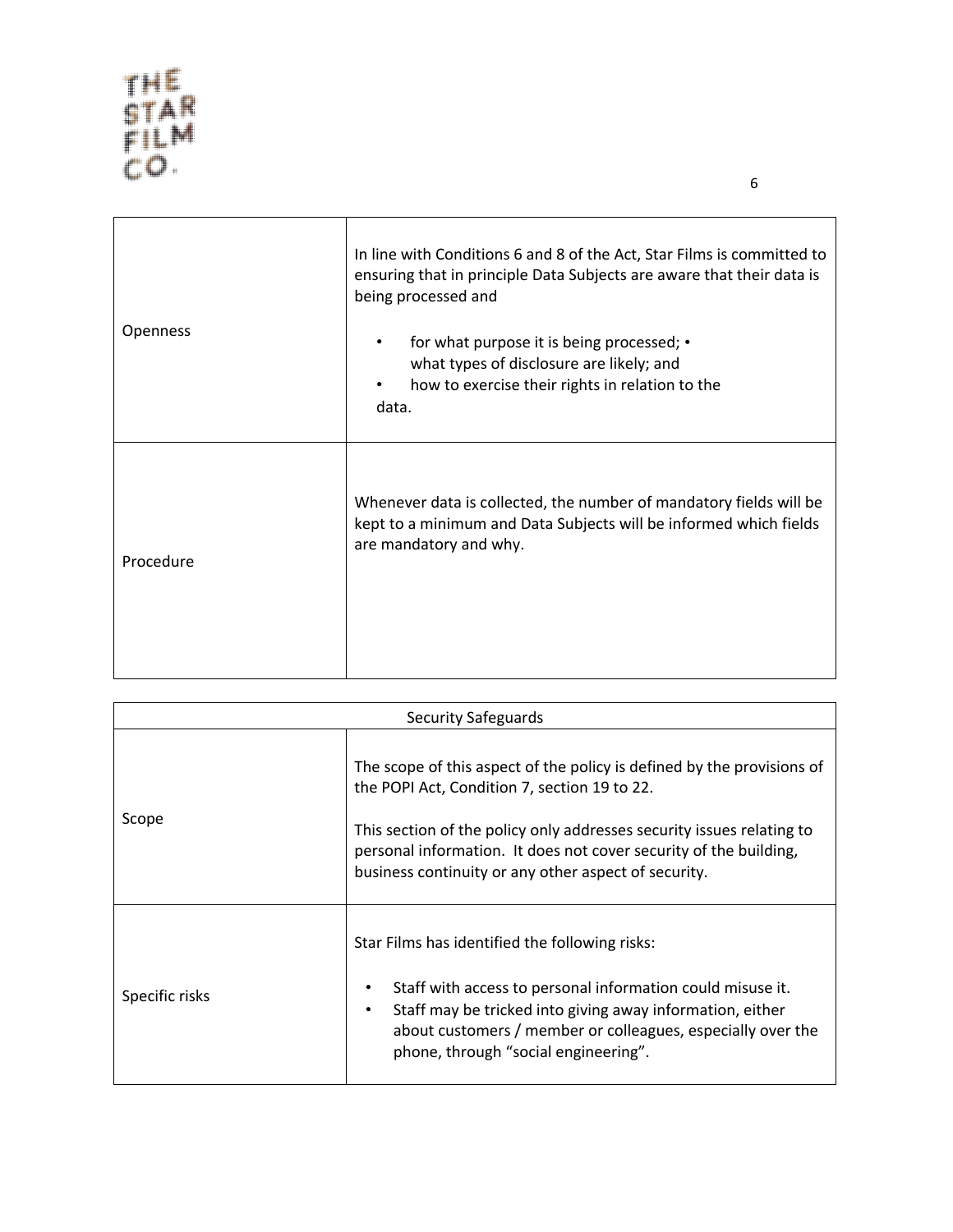$\Gamma$ 

| Security measures          | Star Films will ensure that all necessary controls are in place in<br>terms of access to personal information.          |
|----------------------------|-------------------------------------------------------------------------------------------------------------------------|
| <b>Business continuity</b> | Star Films will ensure that adequate steps are taken to provide<br>business continuity in the event of an emergency.    |
| Data Subject participation |                                                                                                                         |
| Scope                      | The scope of this aspect of the policy is defined by the provisions of<br>the POPI Act, Condition 8, sections 23 to 25. |
| Responsibility             | Any subject access requests will be handled by the POPI Act<br>Information Officer in terms of Condition 8.             |

| Procedure for making request               | Subject access requests must be in writing. All staff are required to<br>pass on anything which might be a subject access request to the<br>POPI Act Information Officer without delay.<br>Requests for access to personal information will be handled in<br>compliance with the POPI Act and in compliance with the<br>Promotion of Access to Information Act (PAIA |
|--------------------------------------------|----------------------------------------------------------------------------------------------------------------------------------------------------------------------------------------------------------------------------------------------------------------------------------------------------------------------------------------------------------------------|
| Procedure for granting access              | Procedures for access to personal information will be handled in<br>compliance with the PAIA Act.                                                                                                                                                                                                                                                                    |
| Processing of Special Personal Information |                                                                                                                                                                                                                                                                                                                                                                      |
| Scope                                      | The scope of this aspect of the policy is defined by the provisions of<br>the POPI Act, Part B, sections 26 to 33.                                                                                                                                                                                                                                                   |

 $\overline{\phantom{a}}$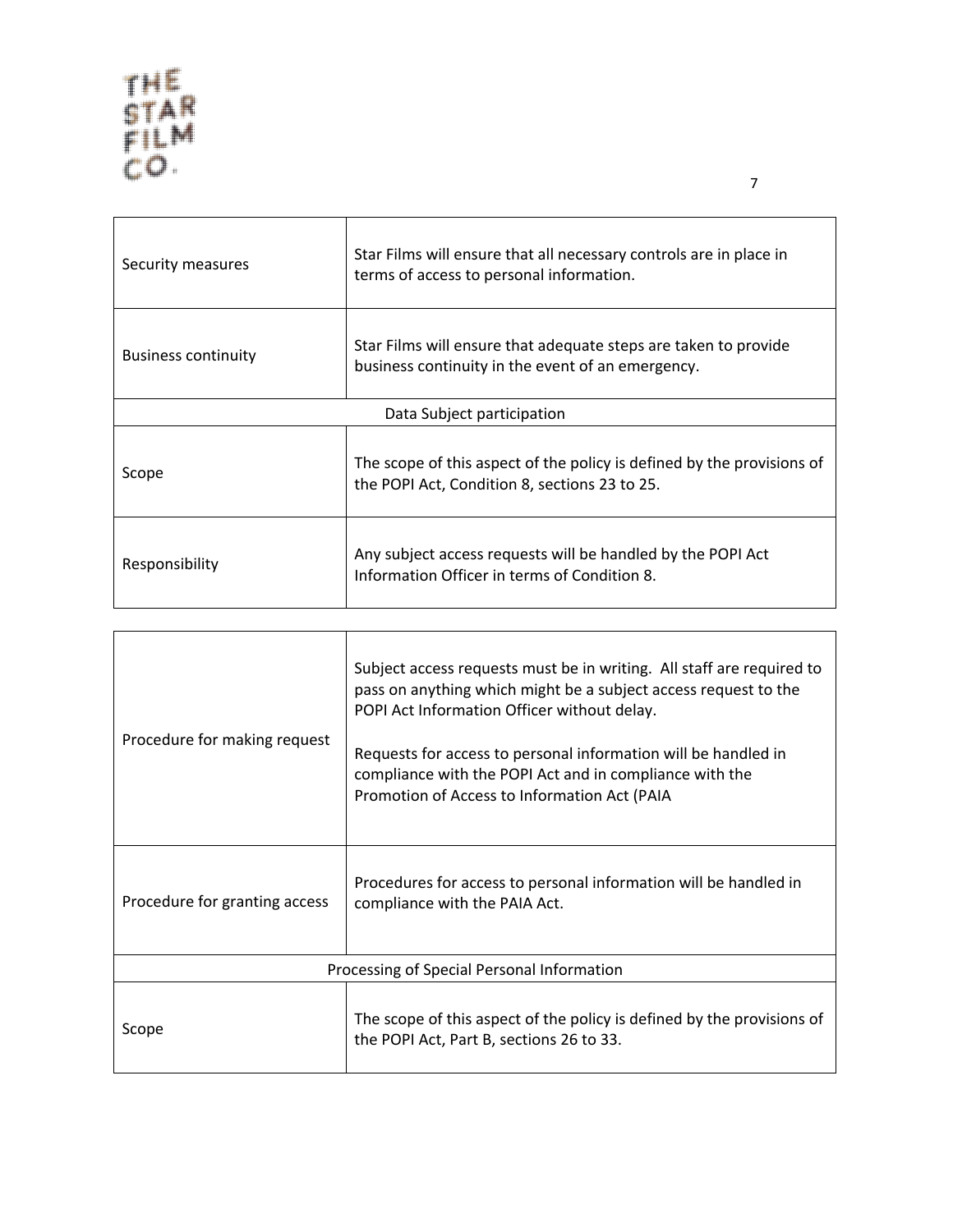| Processing of Special Personal<br>Information  | Star Films has the policy of adhering to the process of Special<br>Personal Information which relates to the religious or philosophical<br>beliefs, race or ethnic origin, trade union membership, political<br>persuasion, health or sex life or biometric information of a data<br>subject.<br>Special personal information includes criminal behaviour relating to<br>alleged offences or proceedings dealing with alleged offences.<br>Unless a general authorisation, alternatively a specific authorisation<br>relating to the different types of special personal information<br>applies, a responsible party is prohibited from processing special<br>personal information. |
|------------------------------------------------|-------------------------------------------------------------------------------------------------------------------------------------------------------------------------------------------------------------------------------------------------------------------------------------------------------------------------------------------------------------------------------------------------------------------------------------------------------------------------------------------------------------------------------------------------------------------------------------------------------------------------------------------------------------------------------------|
| Processing of Personal Information of Children |                                                                                                                                                                                                                                                                                                                                                                                                                                                                                                                                                                                                                                                                                     |

| Scope                                             | The scope of this aspect of the policy is defined by the provisions of<br>the POPI Act, Part C, sections 34 and 35.                                                                                                                                                                                                                  |
|---------------------------------------------------|--------------------------------------------------------------------------------------------------------------------------------------------------------------------------------------------------------------------------------------------------------------------------------------------------------------------------------------|
| Processing of Personal<br>Information of Children | Star Films has the policy of adhering to the process of Special<br>Personal Information of children. This applies to under-18<br>individuals, so an age check is required for all personal information<br>records.<br>General authorisation concerning personal information of children<br>only applies where under-18 are involved. |
| <b>Prior Authorisation</b>                        |                                                                                                                                                                                                                                                                                                                                      |
| Scope                                             | The scope of this aspect of the policy is defined by the provisions of<br>the POPI Act, Chapter 6.                                                                                                                                                                                                                                   |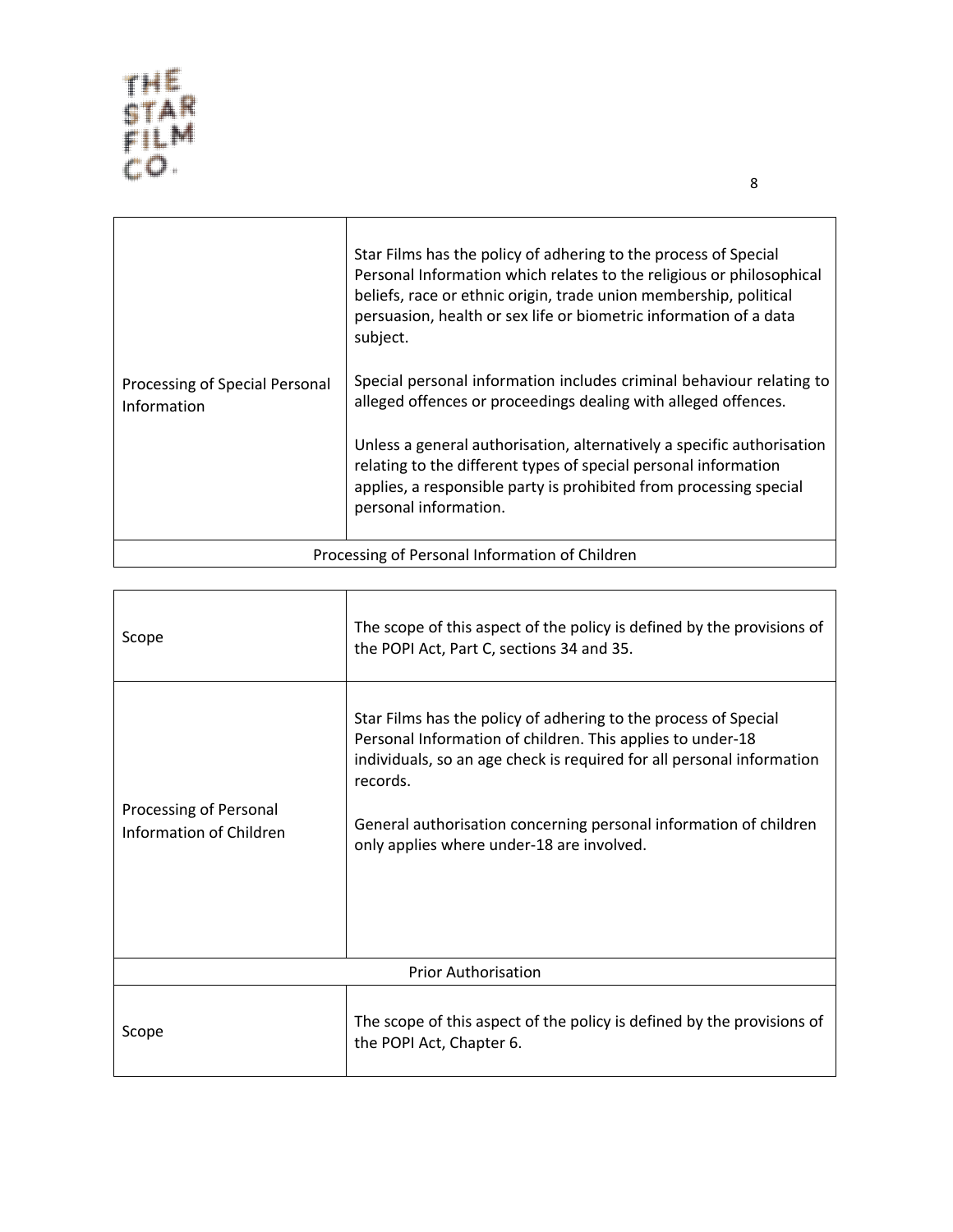$\mathbf{r}$ 

| <b>Prior Authorisation</b>                                        | Star Films has the policy of adhering to the process of Prior<br>Authorisation in terms of sections 57 to 59.                                                                            |  |
|-------------------------------------------------------------------|------------------------------------------------------------------------------------------------------------------------------------------------------------------------------------------|--|
| Direct Marketing, Directories and Automated Decision Making       |                                                                                                                                                                                          |  |
| Scope                                                             | The scope of this aspect of the policy is defined by the provisions of<br>the POPI Act, Chapter 8.                                                                                       |  |
| Direct Marketing, Directories<br>and Automated Decision<br>Making | Star Films undertakes to comply with the POPI Act Chapter 8,<br>sections 69 to 71.                                                                                                       |  |
| Opting in                                                         | Whenever data is first collected which might be used for any<br>marketing purpose, this purpose will be made clear, and the Data<br>Subject will be given a clear opportunity to opt in. |  |

| Electronic contact                              | Whenever e-mail addresses are collected, any future use for<br>marketing will be identified, and the provision of the address made<br>optional.                                                      |
|-------------------------------------------------|------------------------------------------------------------------------------------------------------------------------------------------------------------------------------------------------------|
| Staff training & acceptance of responsibilities |                                                                                                                                                                                                      |
| Scope                                           | The scope of this aspect of the policy is written in support of the<br>provisions of the POPI Act, Chapter 5, Part B.                                                                                |
| Induction                                       | The Star Films Information Officer will ensure that all staff who have<br>access to any kind of personal information will have their<br>responsibilities outlined during their induction procedures. |
| Continuing training                             | Star Films will provide opportunities for staff to explore POPI Act<br>issues through training, team meetings, and supervisions.                                                                     |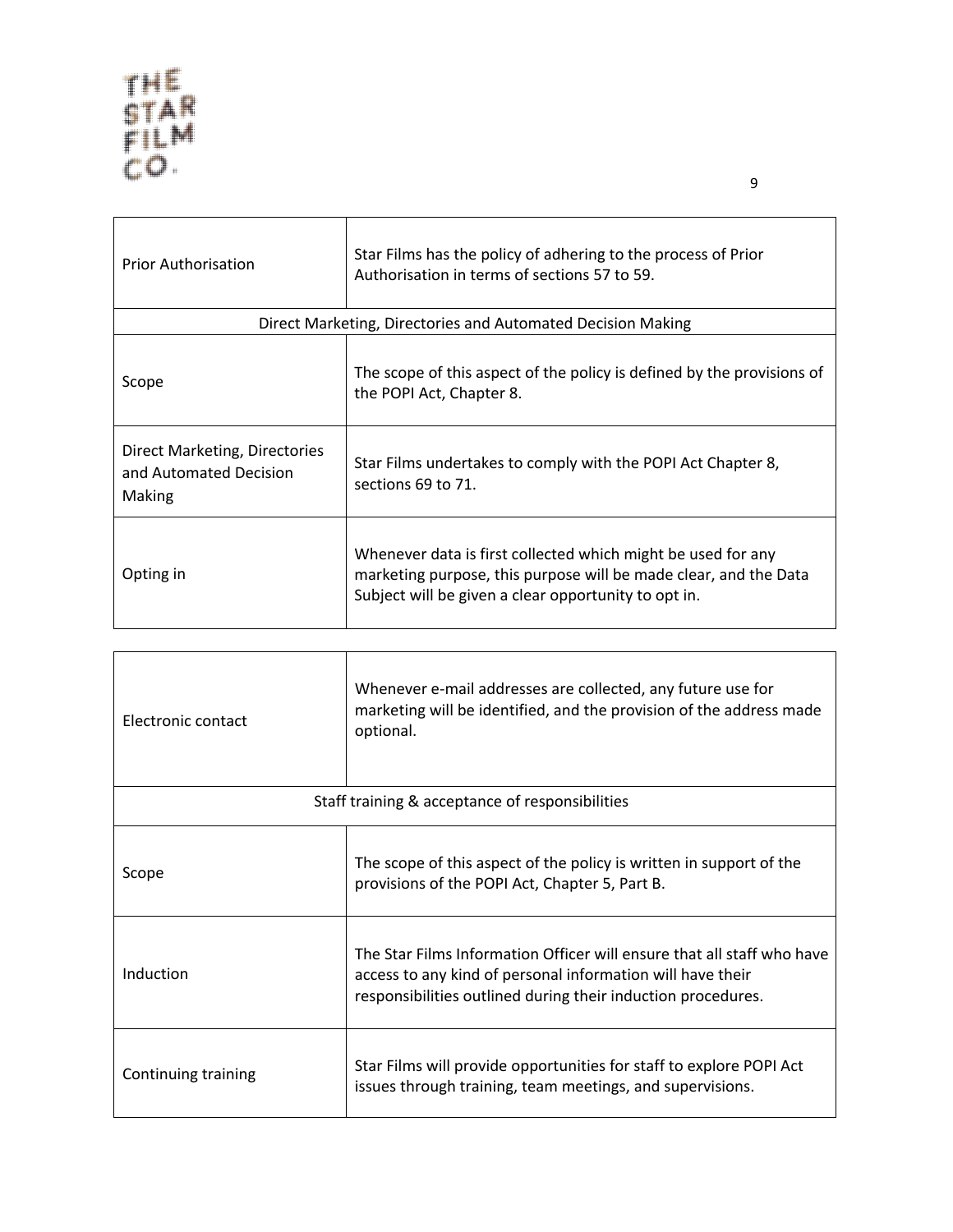| Procedure for staff signifying<br>acceptance of policy | Star Films will ensure that all staff sign acceptance of this policy once<br>they have had a chance to understand the policy and their<br>responsibilities in terms of the policy and the POPI Act. |  |
|--------------------------------------------------------|-----------------------------------------------------------------------------------------------------------------------------------------------------------------------------------------------------|--|
| Policy review                                          |                                                                                                                                                                                                     |  |
| Responsibility                                         | The Star Films Information Officer is responsible for an annual review<br>to be completed prior to the policy anniversary date.                                                                     |  |
| Procedure                                              | The Star Films Information Officer will ensure relevant stakeholders<br>are consulted as part of the annual review to be completed prior to<br>the policy anniversary date.                         |  |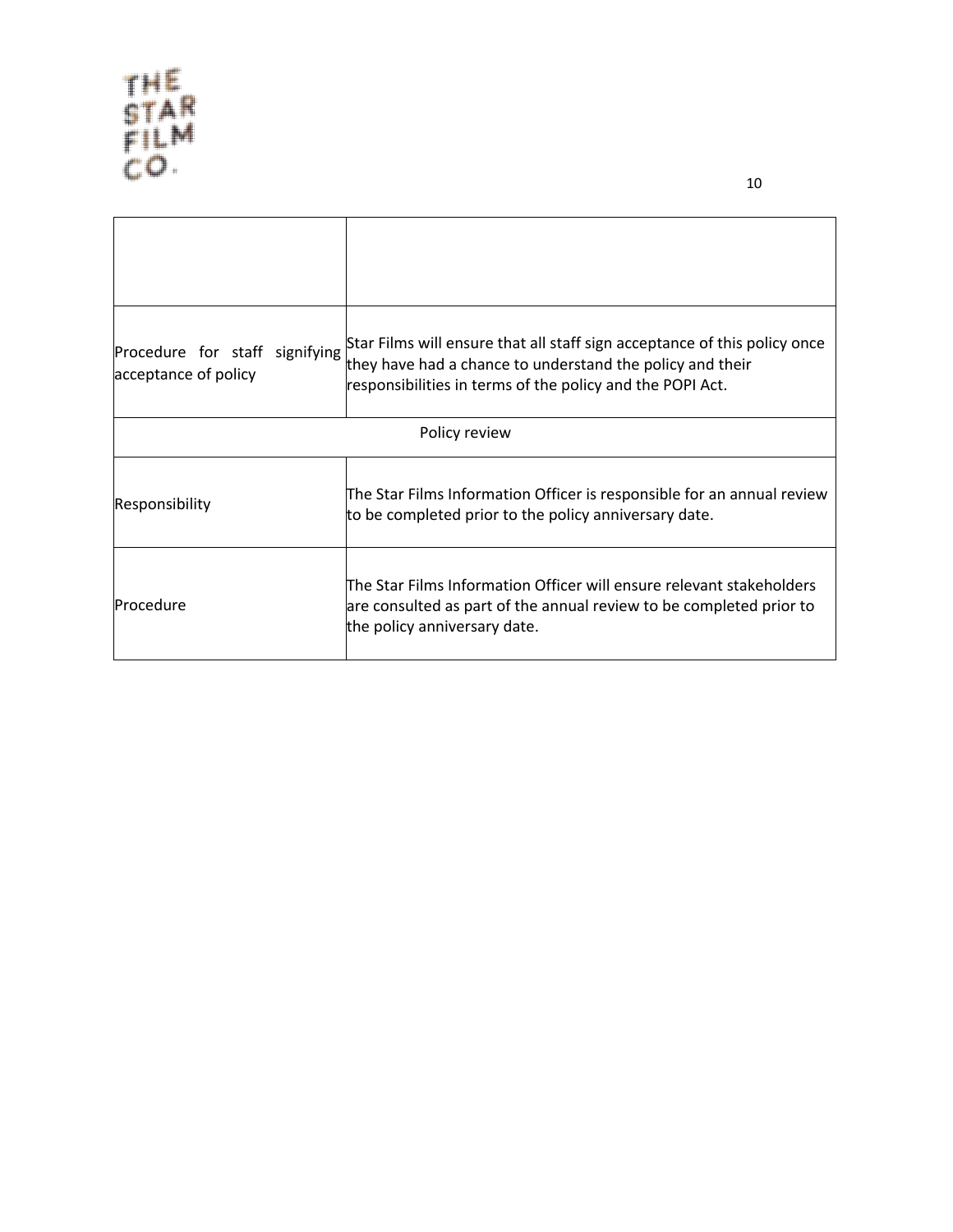

### APPENDIX: STAR FILMS PRIVACY NOTICE

#### CONTENTS

#### Introduction

We respect the privacy of everyone who visits this website. As a result we would like to inform you regarding the way we would use your Personal Information. We recommend you to read this Customer Privacy Notice and Consent so that you understand our approach towards the use of your Personal Information. By submitting your Personal Information to us, you will be treated as having given your permission – where necessary and appropriate – for disclosures referred to in this policy. By using this web site, you acknowledge that you have reviewed the terms of this Customer Privacy Notice and Consent to Use of Personal Information (the "Customer Privacy Notice and Consent") and agree that we may collect, use and transfer your Personal Information in accordance therewith.

This Customer Privacy Notice and Consent forms part of our Terms and Conditions of Use and such shall be governed by and construed in accordance with the laws of South Africa. This Notice explains how we obtain, use and disclose your personal information, as is required by the Protection of Personal Information Act, 2013 (POPI Act). At Star Films we are committed to protecting your privacy and to ensure that your Personal Information is collected and used properly, lawfully and openly.

## Who we are

Star Films is an established company that specialises in the audio visual production industry.

Our specialities are television commercial production and audio visual content related to the advertising and marketing industries.

We have been in operation since 2003.

## Collection of Personal Information

We collect and process your Personal Information mainly to provide information packs for each project. The type of information we collect will depend on the purpose for which it is collected and used. We will only collect information that we need for that purpose.

How we use your information

We will use your Personal Information only for the purposes for which it was collected or agreed with you, for example:

- In connection with legal proceedings
- Call sheets for productions
- Payments (made and received) for accounts purposes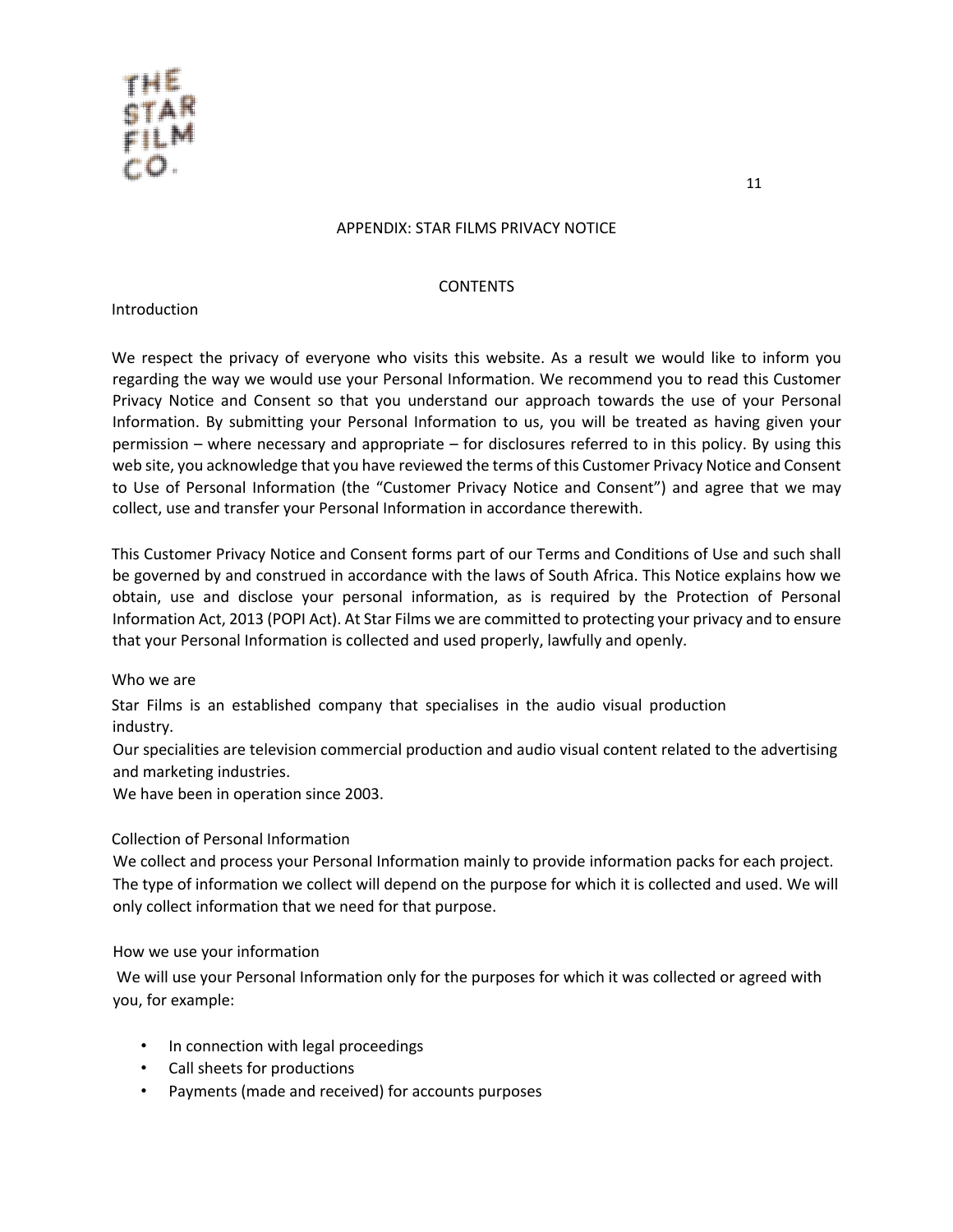

- To assist with business development
- To carry out our obligations arising from any contracts entered into between you and us
- To conduct market or customer satisfaction research or for statistical analysis
- To confirm and verify your identity or to verify that you are an authorised customer for security purposes
- To respond to your queries or comments
- We will also use your Personal Information to comply with legal and regulatory requirements or industry codes to which we subscribe or which apply to us, or when it is otherwise allowed by law.
- Where we collect Personal Information for a specific purpose, we will not keep it for longer than is necessary to fulfil that purpose, unless we have to keep it for legitimate business or legal reasons. In order to protect information from accidental or malicious destruction, when we delete information from our services we may not immediately delete residual copies from our servers or remove information from our backup systems.

# Personal Information Security

We are legally obliged to provide adequate protection for the Personal Information we hold and to stop unauthorised access and use of personal information. We will, on an on-going basis, continue to review our security controls and related processes to ensure that your Personal Information is secure.

Our security policies and procedures cover:

- Acceptable usage of personal information;
- Access to personal information;
- Computer and network security;
- Governance and regulatory issues;
- Investigating and reacting to security incidents.
- Monitoring access and usage of personal information;
- Physical security;
- Retention and disposal of information;
- Secure communications;
- Security in contracting out activities or functions;

When we contract with third parties, we impose appropriate security, privacy and confidentiality obligations on them to ensure that Personal Information that we remain responsible for, is kept secure.

We will ensure that anyone to whom we pass your Personal Information agrees to treat your information with the same level of protection as we are obliged to.